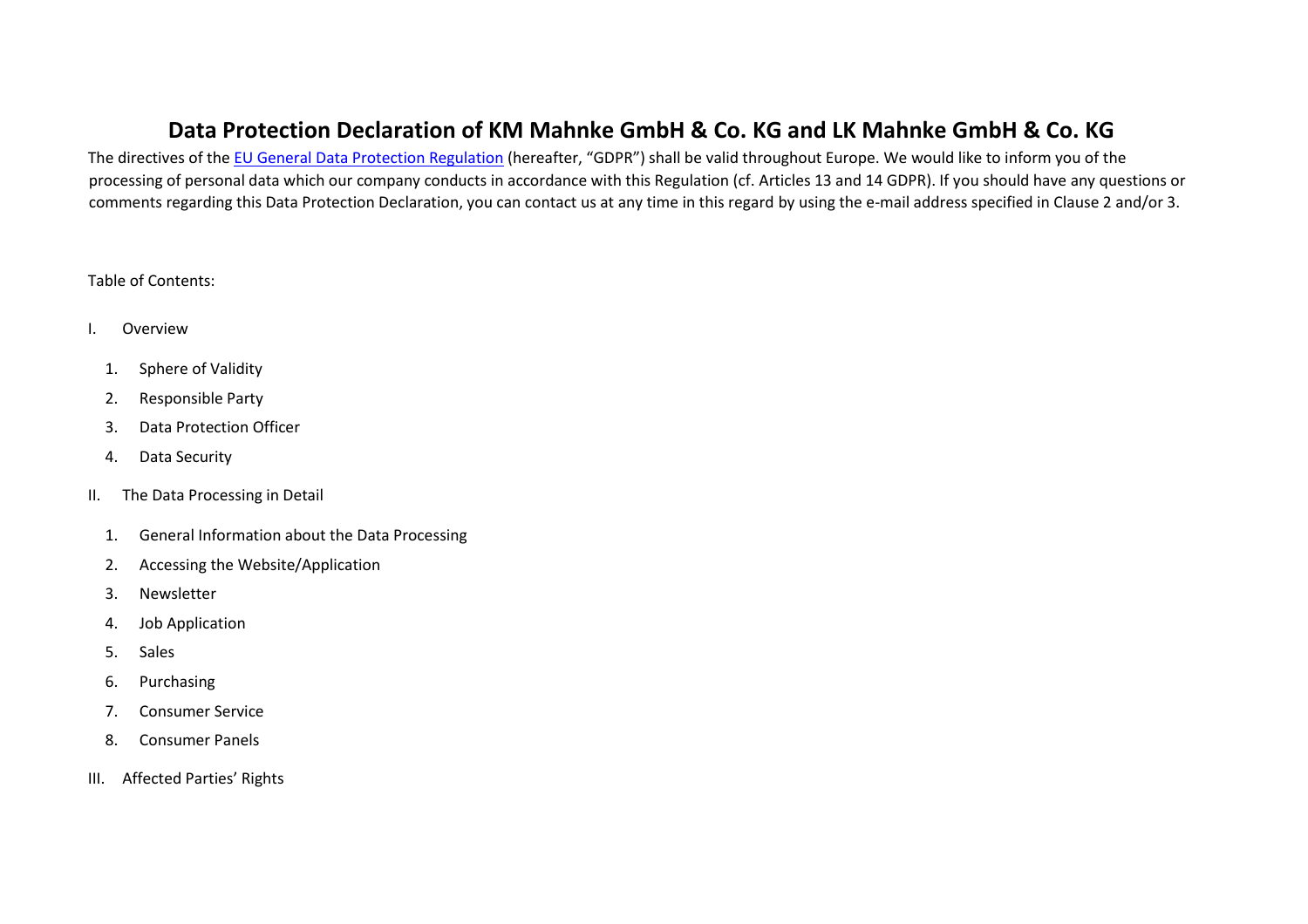- 1. Right to Lodge an Objection
- 2. Right to Information
- 3. Right to Correction
- 4. Right to Deletion ("Right to be Forgotten")
- 5. Right to Restriction of the Processing
- 6. Right to Data Portability
- 7. Right to Revoke a Consent
- 8. Right to Lodge a Complaint

### IV. Glossary

### **I. Overview**

**In this section of the Data Protection Declaration, you will find information regarding the sphere of validity, the responsible party for the data processing, its Data Protection Officer and data security.** 

### **1. Sphere of Validity**

The data processing done by KM Mahnke GmbH & Co. KG and LK Mahnke GmbH & Co. KG can be broken down **essentially into two categories**:

‐ For the purpose of the implementation of the contractual agreement, all data required for the **implementation of a contractual agreement** with KM Mahnke GmbH & Co. KG and LK Mahnke GmbH & Co. KG shall be processed. If affiliated companies and external service providers are integrated into the implementation of the contractual agreement, e.g. logistical companies, your data shall be passed on to them in the respectively required scope.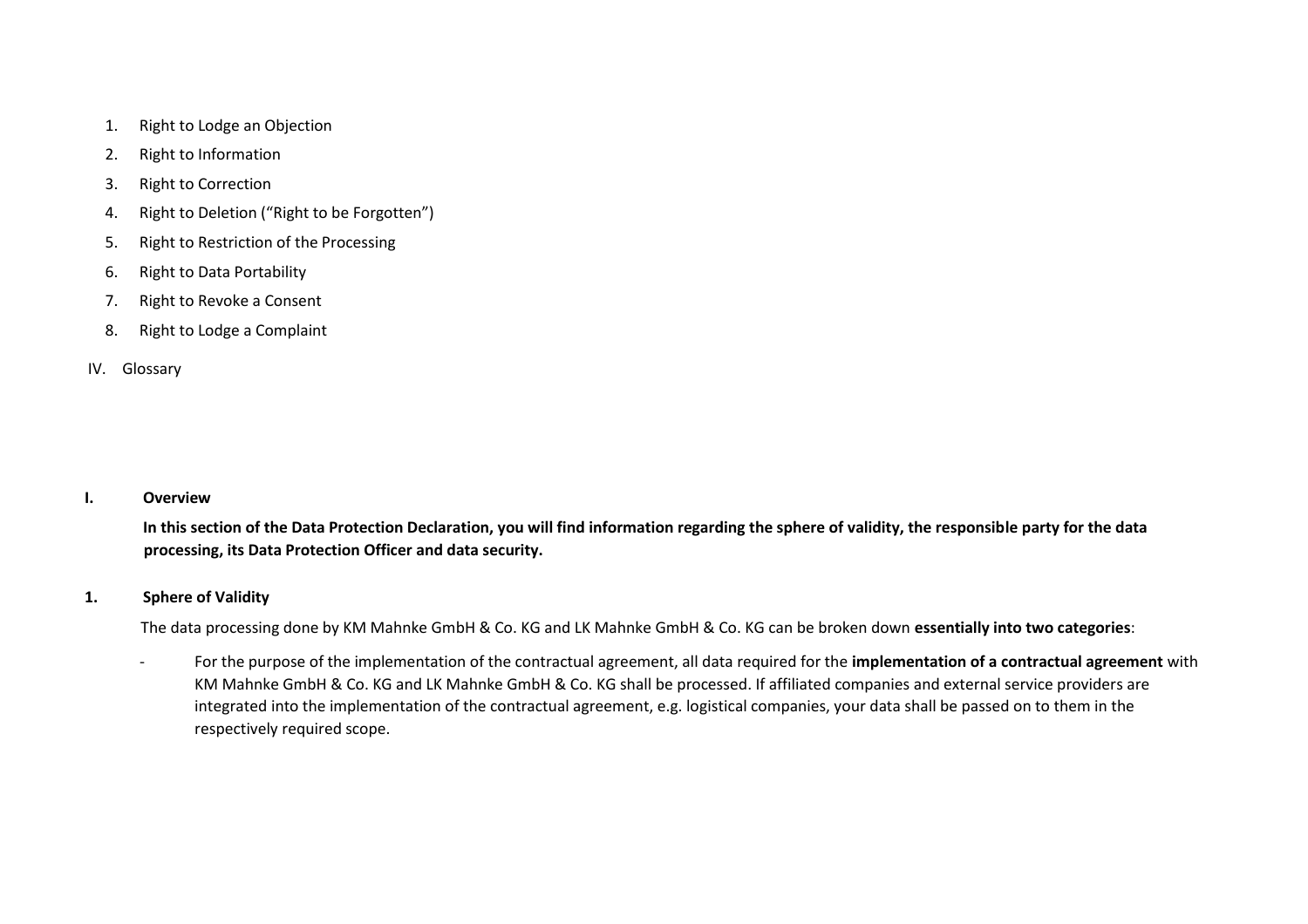‐ By **accessing the website/application** of KM Mahnke GmbH & Co. KG and LK Mahnke GmbH & Co. KG, various pieces of information shall be exchanged between your device and our server. This may also encompass personal data. The information collected in such a manner shall be used in order to, among other reasons, optimise our website or to display **advertising** in your device's browser. This Declaration Protection Declaration shall be valid for the following offerings:

‐ Our online website accessible at www.kmmahnke.de

‐ Always then if reference is otherwise made from one of our offerings (e.g. websites, Declarations of Consent, subdomains, mobile applications, web services or integrations into third‐party websites) to this Data Protection Declaration regardless of what method you deploy to access or use it. All these offerings shall be collectively also referred to as "Services".

### **2. Responsible Party**

The responsible party for the data processing–thus that party who decides regarding the purposes and means of the processing of personal data–in conjunction with the Services shall be

KM Mahnke GmbH & Co. KG and LK Mahnke GmbH & Co. KG

Steineshoffweg 2

45479 Mülheim an der Ruhr Telephone: +49 (0)‐208 443200 E‐mail: info@kmmahnke.de

### **3. Data Protection Officer**

You can contact our Data Protection Officer as follows:

 **KM Mahnke GmbH & Co. KG**  Steineshoffweg 2 45479 Mülheim an der Ruhr

datenschutz@kmmahnke.de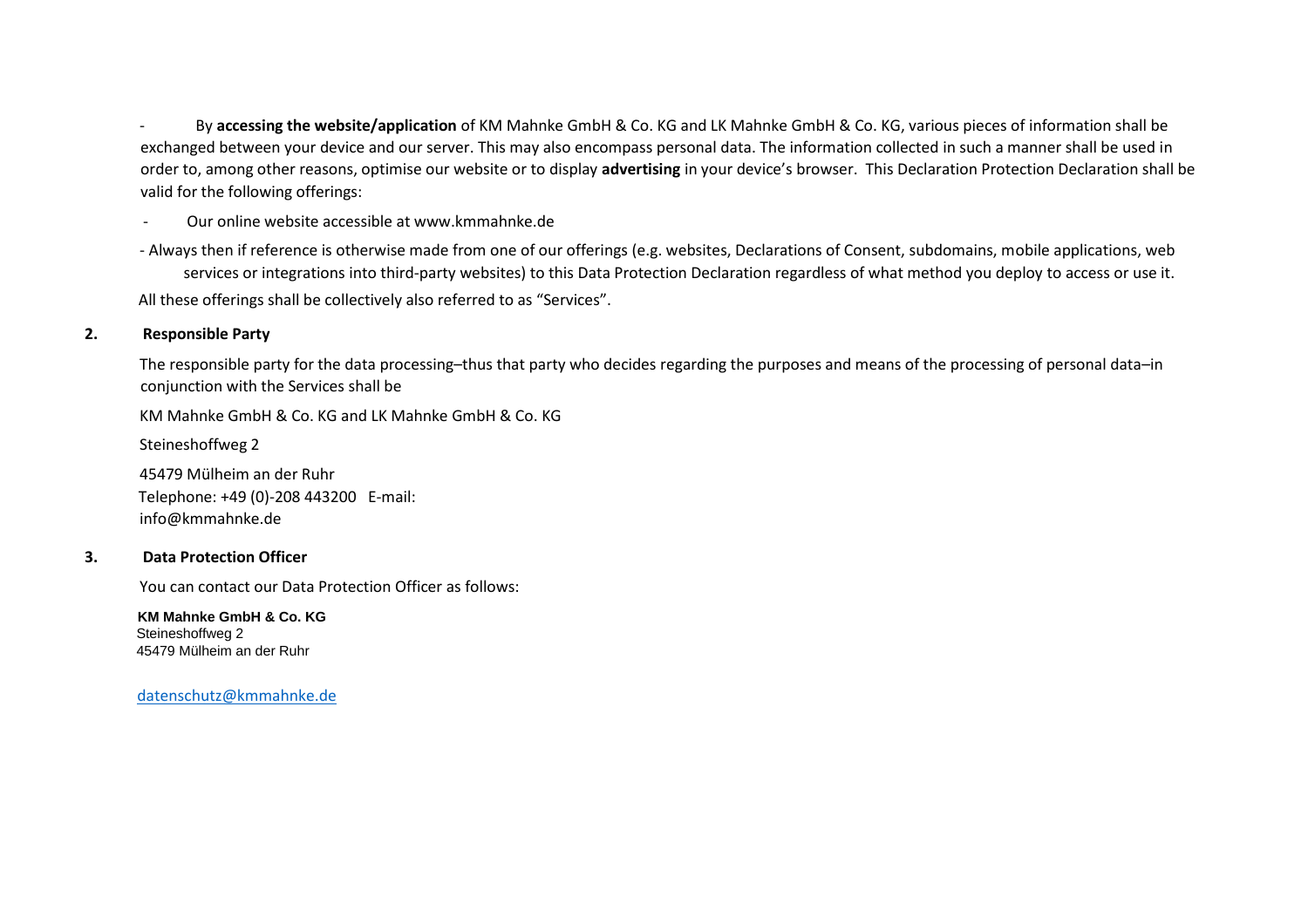#### **4. Data Security**

In order to develop the measures prescribed in Art. 32 GDPR and thus to attain a protection level which is appropriate for the risk, we have established an information security standard at our company in accordance with the standards of VdS 3473.

The guidelines of **VdS 3473 – Cyber‐Security for Small‐ and Medium‐Sized Enterprises (SME)** of VdS **[Damage Prevention]** Schadenverhütung GmbH contain standards and support assistance for the implementation of an information security management system as well as concrete measures for the organisational as well as technical protection of IT infrastructures. They are designed with the goal of ensuring an appropriate level of protection.

### **II. The Data Processing in Detail**

**In this section of the Data Protection Declaration, we shall inform you in detail of the processing of personal data during the rendering of our Services. For better readability, we have broken down these data into certain functionalities of our Services. During the normal usage of the Services, various functionalities and thus also various types of processing can be used–successively or at the same time.** 

#### **1. General Information regarding the Data Processing**

Insofar as nothing to the contrary is stipulated, for all of the processing described below, the following shall be valid:

### **a. No Obligation to Supply**

There shall be neither a contractual obligation nor a statutory obligation to supply the personal data. You shall not be obliged to supply data. **b.**

### **Consequences of Not Supplying**

In the case of required data (data which are labelled as mandatory fields during the inputting), the non-supplying of the data shall have the consequence that the affected service cannot be rendered. Otherwise, the non‐supplying of such data may have the consequences that our services cannot be rendered in the same form and quality.

#### **c. Consent**

In various cases, you shall also have the option to issue your consent to us for more extensive processing in conjunction with the processing depicted below (where applicable, for a portion of the data). In this case, we shall separately inform you, in conjunction with the rendering of the respective Declaration of Consent, of all modalities and the scope of the consent and of the purposes which we are pursuing with this processing work. **d. Transmission of Personal Data to Non‐EU Countries**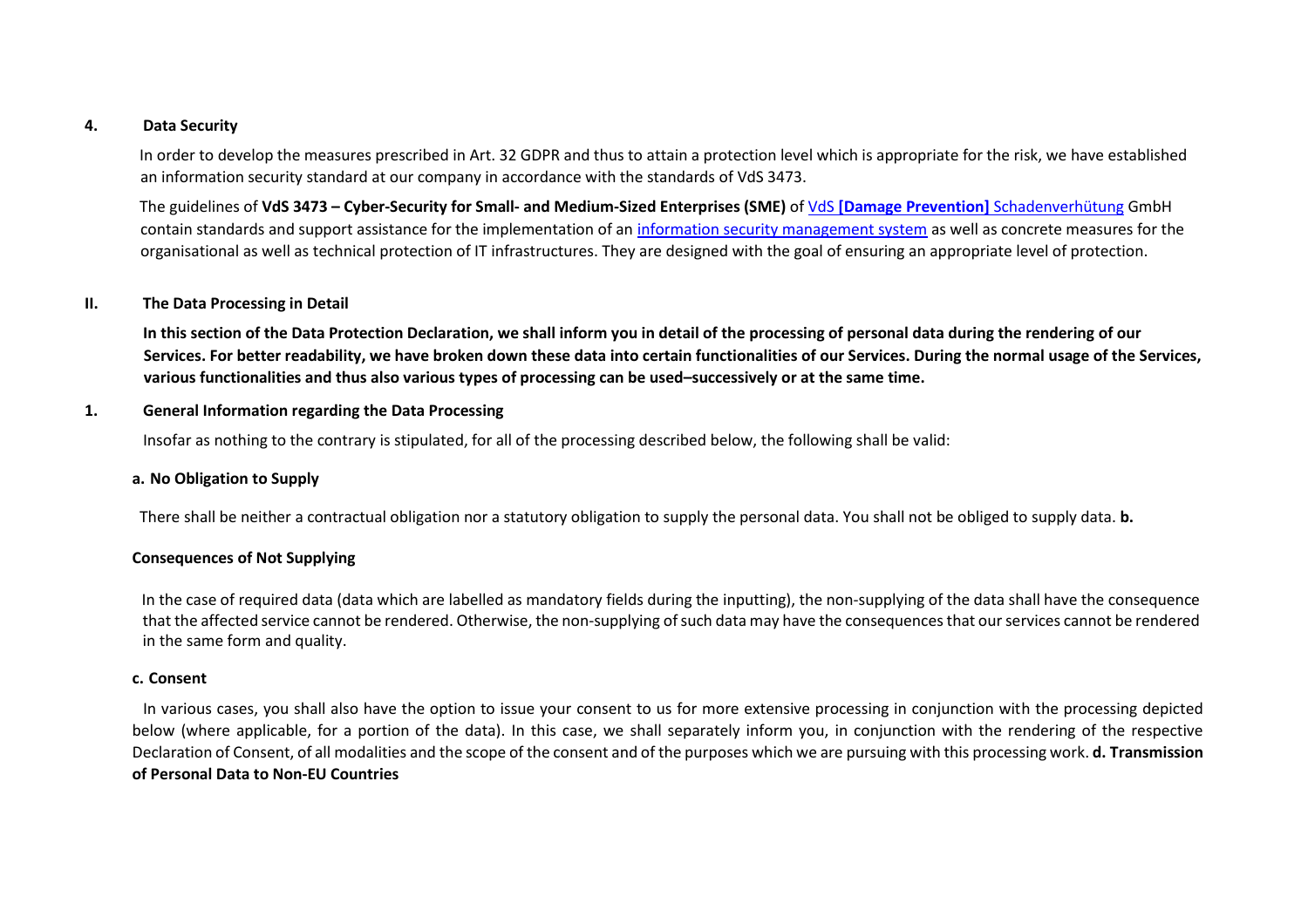If we transmit data to non‐EU countries, i.e. countries located outside of the European Union, then the transmission shall be made exclusively subject to the fulfilment of the statutorily‐regulated admissibility requirements.

The admissibility requirements shall be regulated by Art. 44‐49 GDPR.

### **e. Hosting by External Service Providers**

Our data processing shall be undertaken subject to the commissioning of so-called hosting service providers who shall provide us with storage space and processing capacities in their computer centres and, based upon our instructions, shall also process personal data by our mandate. These service providers shall process data either exclusively within the EU or we have guaranteed an appropriate data protection level via the EU Standard Data Protection Clauses.

### **f. Transmission to Government Agencies**

We shall transmit personal data to government agencies (including law enforcement agencies) if this is required for the fulfilment of a legal obligation which we have (legal basis: Art. 6 Para. 1 c) GDPR) or for the assertion, exercising or warding off of legal claims (legal basis: Art. 6 Para. 1 f) GDPR). **g. Storage Timeframe** 

We shall store your data no longer than we require them for the respective processing purposes. When the data are no longer required for the fulfilment of contractual or statutory obligations, they shall be deleted upon a regular basis unless their retention for a fixed duration continues to be required. The reasons for this may be, for example, as follows:

- The fulfilment of commercial and tax law retention obligations
- The preservation of documentation for legal disputes in accordance with the directives on the statute of limitations

It shall likewise be possible for us to continue to store your data if you have expressly granted your consent to do so.

### **h. Data Categories** o **Personal Master Data:** Title, form of address/gender, forename, surname, birthdate o

**Address Data:** Street, building number, address suffixes (where applicable), postal code, city, country o **Contact Data:** Telephone number(s), telefax number(s), e‐mail address(es) o **Order Data:** Ordered products, prices, payment and delivery information o **Payment Data:** Account data, credit card data, data for other payment services such as PayPal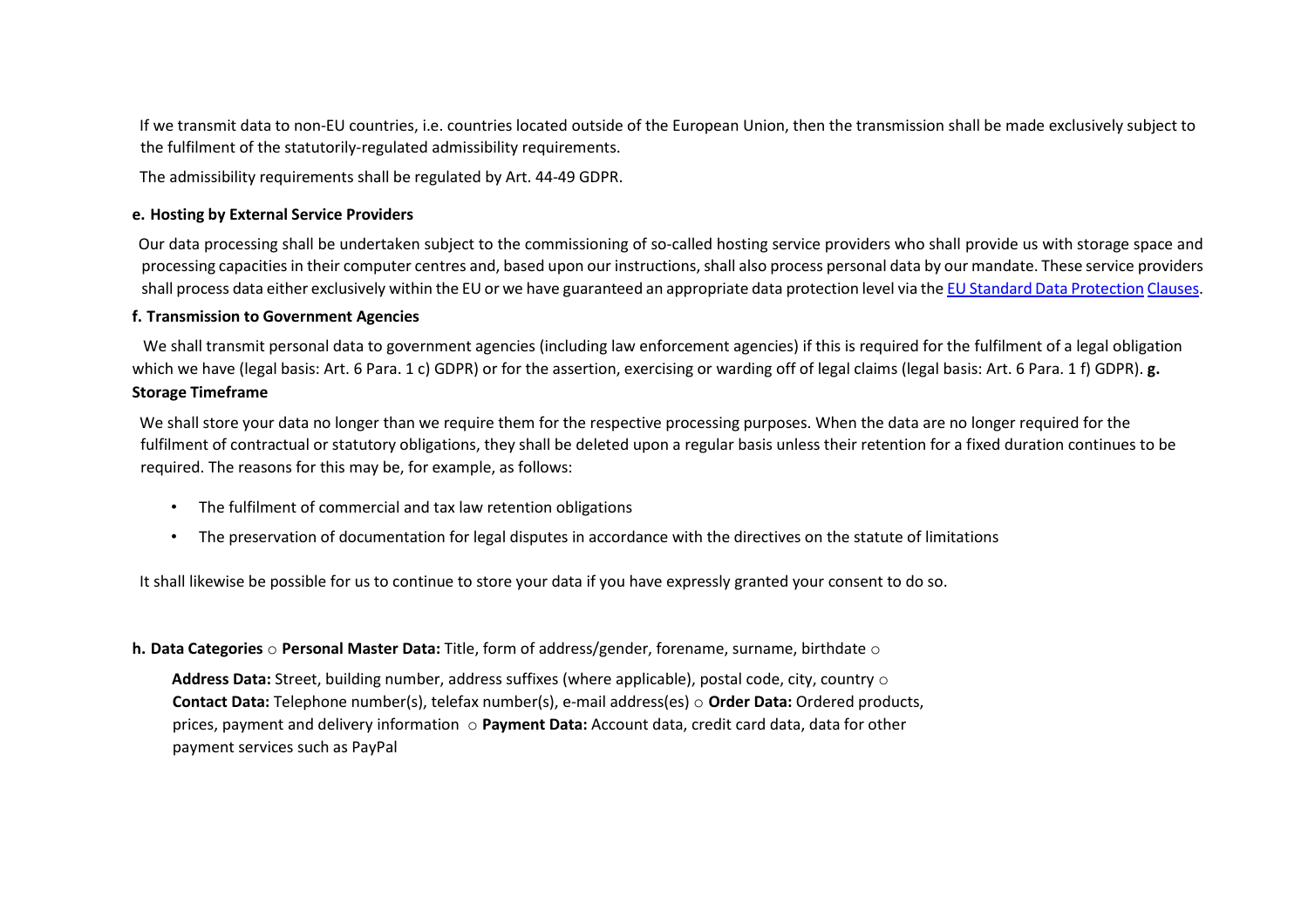- o **Access Data:** Date and time of day of the visit to our Service; the website from which the accessing system reached our website; pages accessed during the usage; data regarding session identification (session ID); moreover, the following information regarding the accessing computer system: The Internet Protocol address (IP address), browser model and browser version, device model and operating system used and similar technical information.
- o **Job Application Data:** Curriculum vitaes, work testimonials, other documentation, work samples, certificates and photos o **Participation Data for Consumer Panels:** Personal master data, address data, contact data, nationality, language skills, name, birthday and gender of the participating child
- o **Data in accordance with Art. 9 GDPR:** Data which refer to the racial and ethnic origin, political opinions, religious or ideological beliefs or union affiliation as well as the genetic data, biometric data for the clear identification of a natural person, health data or data regarding the sex life or the sexual orientation of a natural person.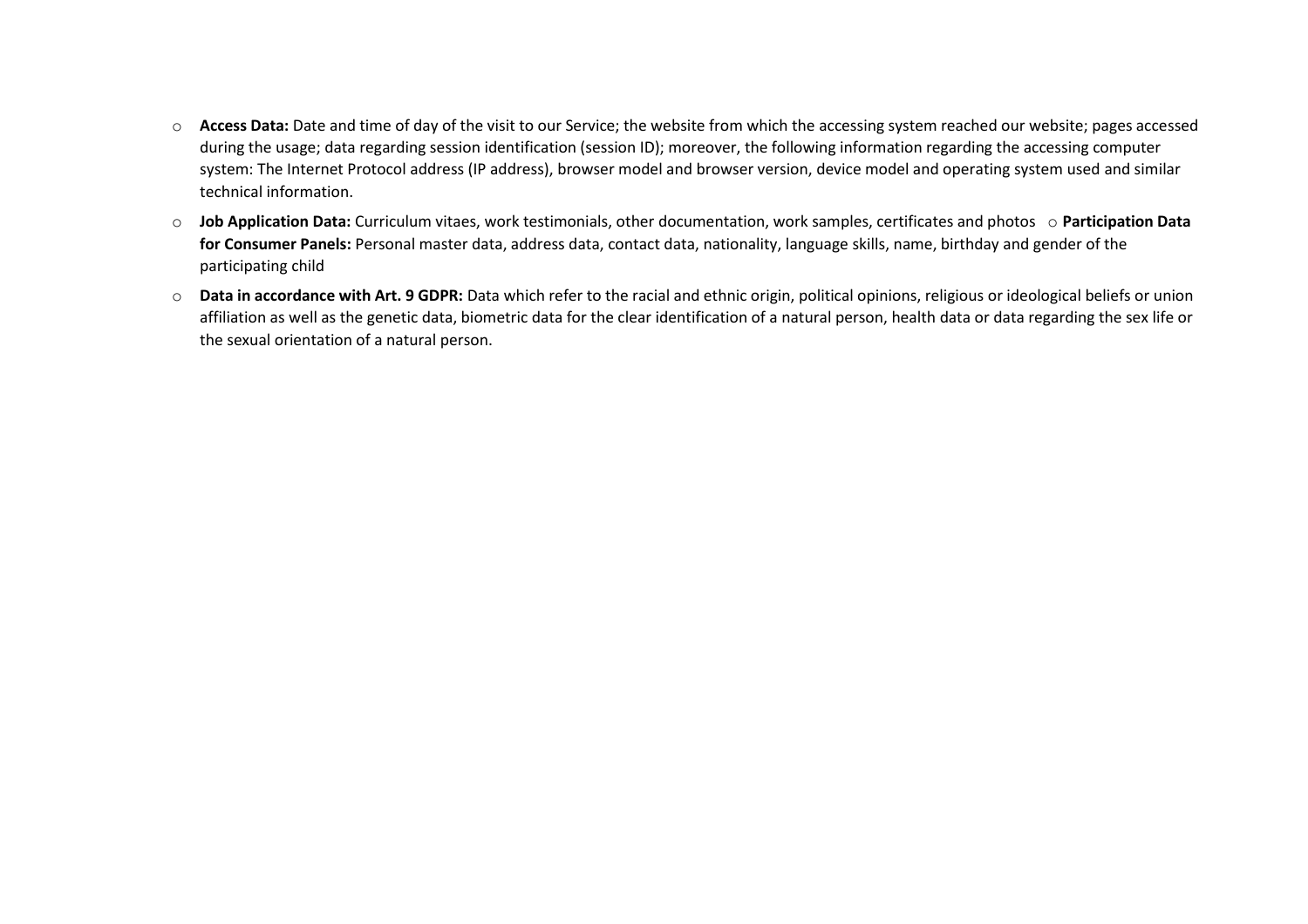#### **2.**

### **Accessing the Website/Application**

Here, it is described how we process your personal data during the accessing of our Services. We particularly wish to point out that the transmission of access data to external content providers (see b below) is unavoidable owing to the technical functioning of the transmission of information on the Internet.

| Information regarding the Processing<br>а. |                                                                                                                                                                  |                        |                                                                                                                                                                                                        |                          |  |
|--------------------------------------------|------------------------------------------------------------------------------------------------------------------------------------------------------------------|------------------------|--------------------------------------------------------------------------------------------------------------------------------------------------------------------------------------------------------|--------------------------|--|
| <b>Data Category</b>                       | <b>Designated Purpose</b>                                                                                                                                        | <b>Legal Basis</b>     | <b>Where Applicable, Rightful</b><br><b>Interest</b>                                                                                                                                                   | <b>Storage Timeframe</b> |  |
| Access data                                | Connection set-up, depiction<br>of the contents of the<br>Service, our discovery of<br>possible attacks based upon<br>uncustomary activities, error<br>diagnosis | Art. 6 Para. 1 f) GDPR | Proper functioning of the<br>Services, security of the data<br>and business processes,<br>prevention of misuse,<br>prevention of damage as the<br>result of intrusions into the<br>information systems | 7 days                   |  |

### **b. Recipients of the Personal Data**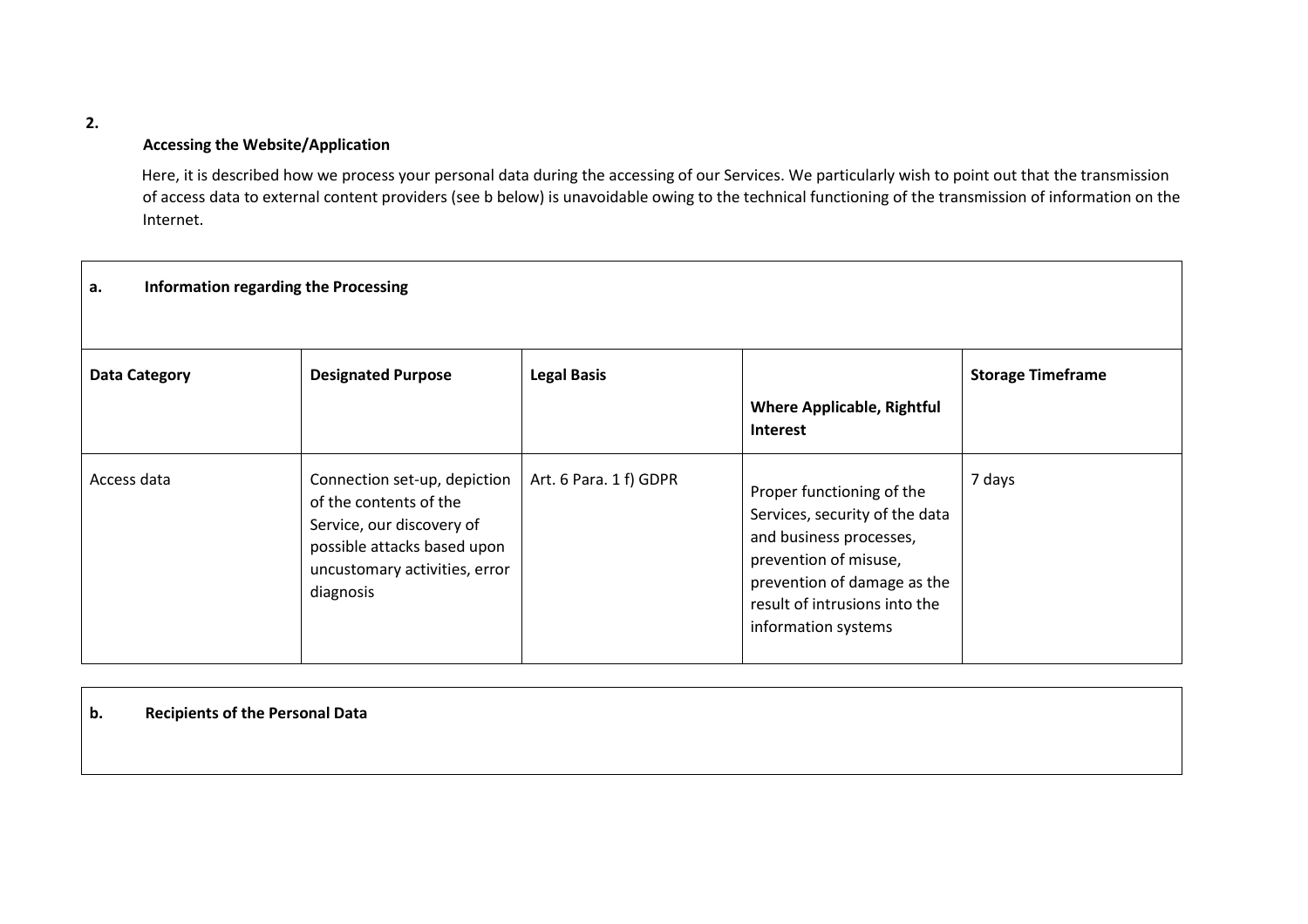| <b>Recipient Category</b> | <b>Affected Data</b> | <b>Legal Basis of the Transmission</b>       | <b>Where Applicable, Rightful Interest</b> |
|---------------------------|----------------------|----------------------------------------------|--------------------------------------------|
| Hosting service provider  | Access data          | Contracted data processing (Art. 28<br>GDPR) |                                            |

# **Job Application**

During an on‐going job application process, we shall process your personal data in the following manner:

| а.<br><b>Information regarding the Processing</b> |                                                                                     |                        |                                                      |                          |  |
|---------------------------------------------------|-------------------------------------------------------------------------------------|------------------------|------------------------------------------------------|--------------------------|--|
| Data Category                                     | <b>Designated Purpose</b>                                                           | <b>Legal Basis</b>     | <b>Where Applicable,</b><br><b>Rightful Interest</b> | <b>Storage Timeframe</b> |  |
| Address data, contact data                        | Identification, contacting,<br>communication during the<br>contractual negotiations | Art. 6 Para. 1 b) GDPR |                                                      | 6 months                 |  |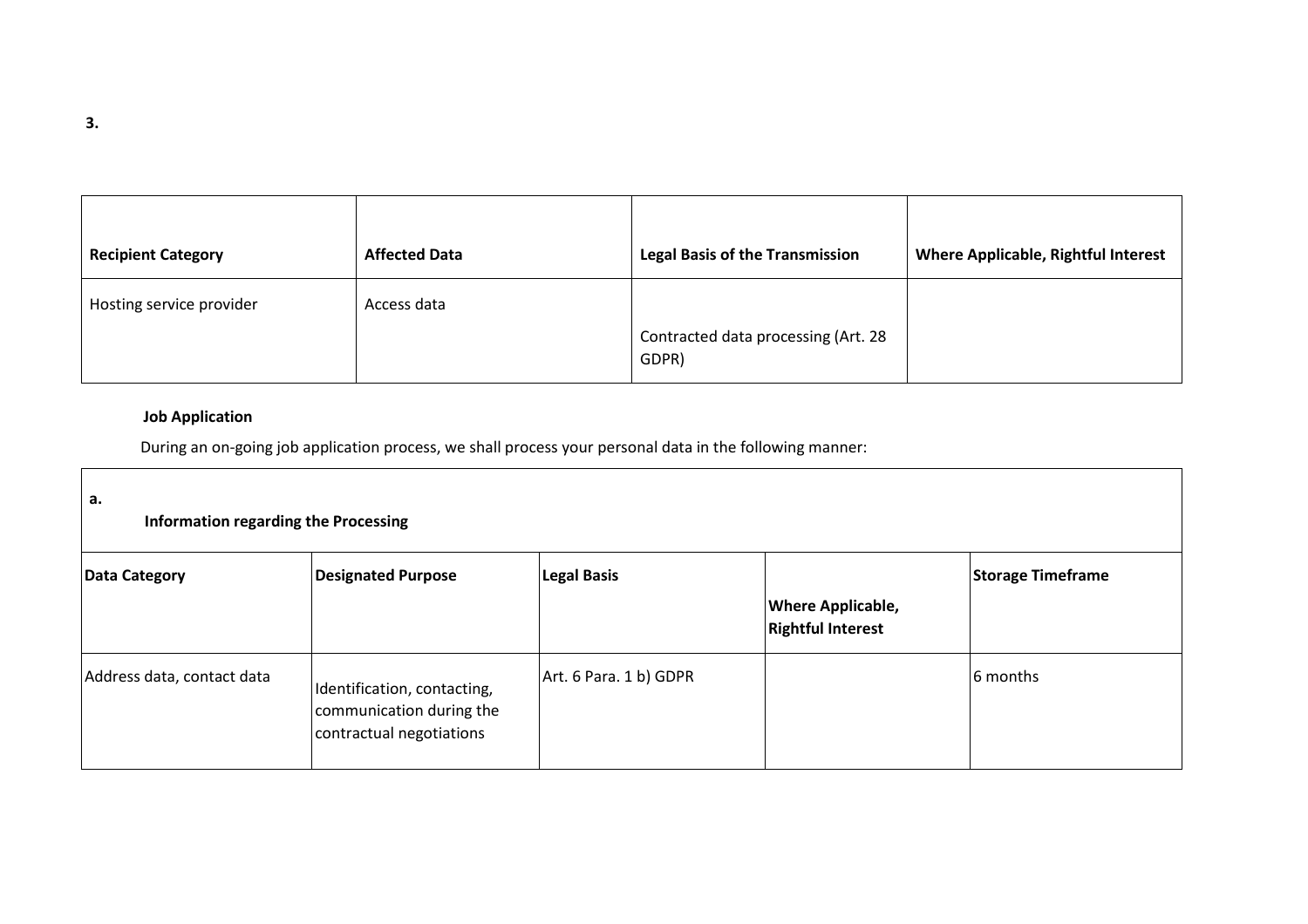| Personal master data | Identification, contacting, age<br>verification | Art. 6 Para. 1 b) GDPR | 6 months |
|----------------------|-------------------------------------------------|------------------------|----------|
| Job application data | Selection of job applicants                     | Art. 6 Para. 1 b) GDPR | 6 months |

| b.<br><b>Recipients of Personal Data</b> |                                                                           |                                        |                                               |
|------------------------------------------|---------------------------------------------------------------------------|----------------------------------------|-----------------------------------------------|
| <b>Recipient Category</b>                | <b>Affected Data</b>                                                      | <b>Legal Basis of the Transmission</b> | <b>Where Applicable, Rightful</b><br>Interest |
| Companies within the Group               | Address data, contact data, personal<br>master data, job application data | Art. 6 Para. 1 a) GDPR                 |                                               |

# **Sales**

As the contact person for a customer of ours, we shall process the following data of yours: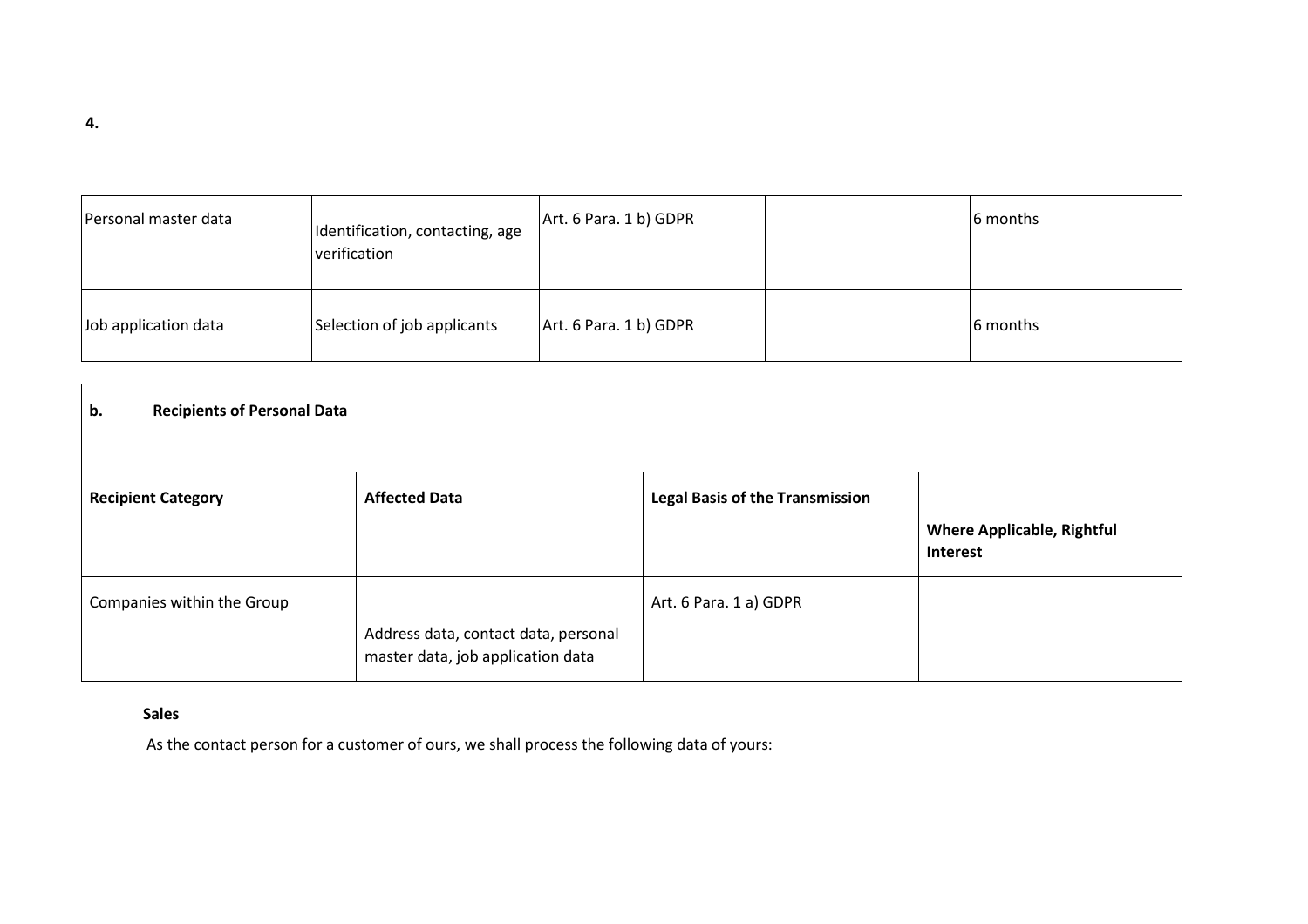| а. | <b>Information regarding Processing</b> |  |  |  |  |
|----|-----------------------------------------|--|--|--|--|
|    |                                         |  |  |  |  |
|    |                                         |  |  |  |  |
|    |                                         |  |  |  |  |

| <b>Data Category</b>                                | <b>Designated Purpose</b>                                                                                          | <b>Legal Basis</b>     | <b>Where Applicable,</b><br><b>Rightful Interest</b> | <b>Storage Timeframe</b>                              |
|-----------------------------------------------------|--------------------------------------------------------------------------------------------------------------------|------------------------|------------------------------------------------------|-------------------------------------------------------|
| Personal master data, address<br>data, contact data | Contacting, communication<br>during the contractual<br>negotiations as well as during<br>the business relationship | Art. 6 Para. 1 b) GDPR |                                                      | 3 years after the end of the<br>business relationship |

| <b>Recipients of the Personal Data</b><br>b. |                      |                                        |                                          |  |  |
|----------------------------------------------|----------------------|----------------------------------------|------------------------------------------|--|--|
|                                              |                      |                                        |                                          |  |  |
|                                              |                      |                                        |                                          |  |  |
| <b>Recipient Category</b>                    | <b>Affected Data</b> | <b>Legal Basis of the Transmission</b> | <b>Where Applicable, Rightful Inter-</b> |  |  |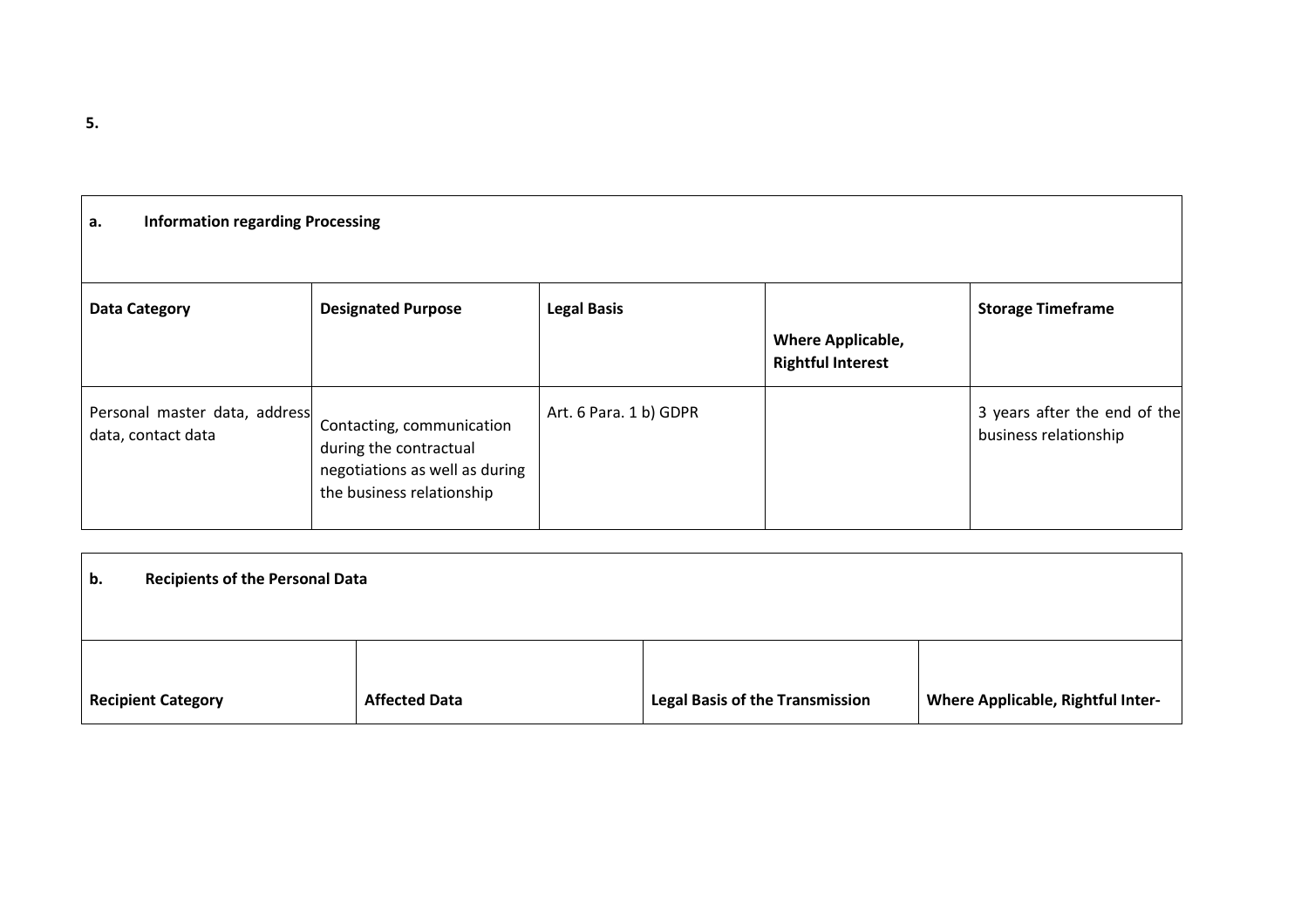|                                                                |                                                     |              | est |
|----------------------------------------------------------------|-----------------------------------------------------|--------------|-----|
| Companies within the Group as the<br>contracted data processor | Personal master data, address data,<br>contact data | Art. 28 GDPR |     |

# **Purchasing**

As the contact person for a supplier of ours, we shall process the following data of yours:

| Information regarding the Processing<br>а. |                           |                    |                                                      |                          |  |
|--------------------------------------------|---------------------------|--------------------|------------------------------------------------------|--------------------------|--|
| <b>Data Category</b>                       | <b>Designated Purpose</b> | <b>Legal Basis</b> |                                                      | <b>Storage Timeframe</b> |  |
|                                            |                           |                    | <b>Where Applicable,</b><br><b>Rightful Interest</b> |                          |  |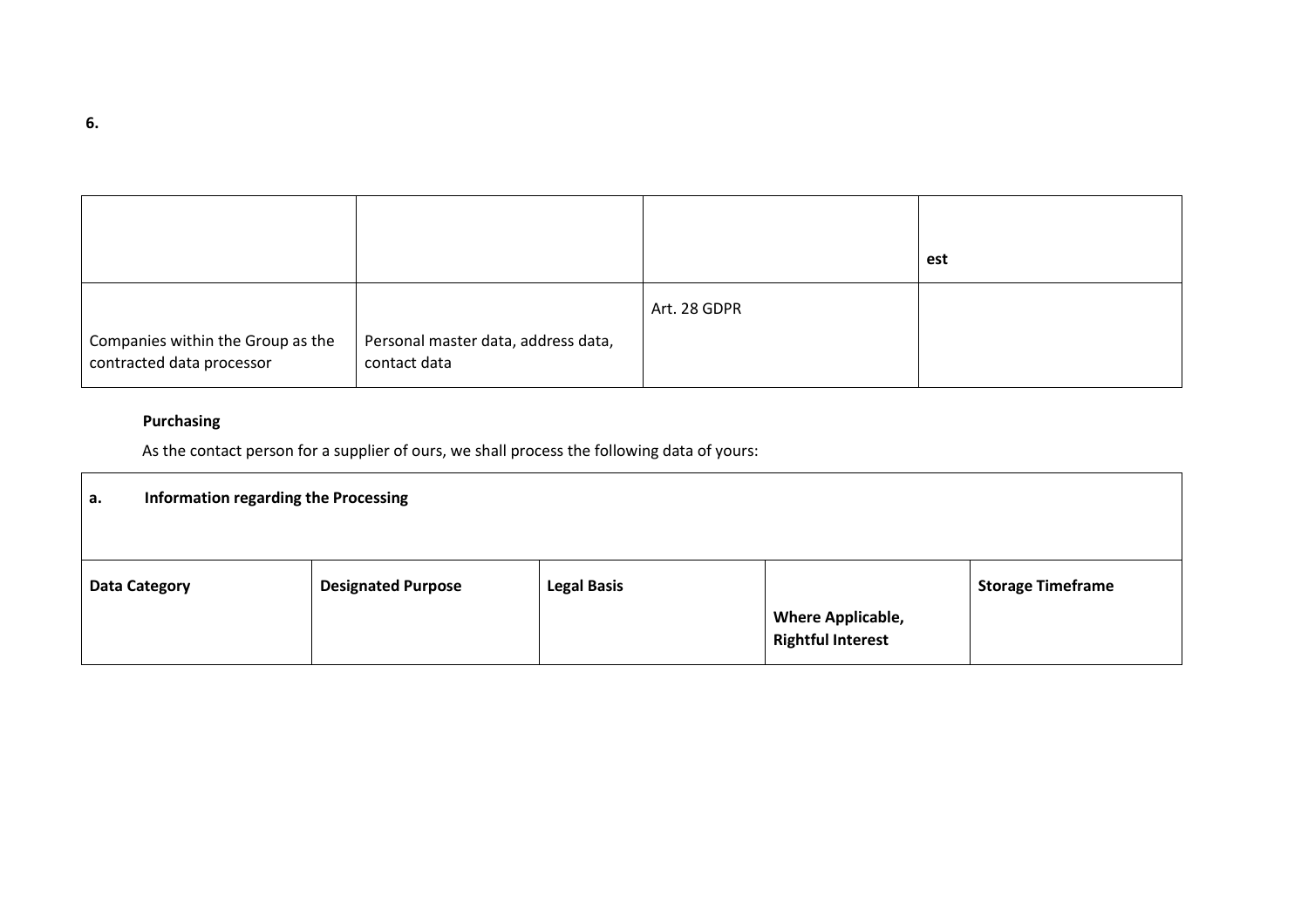| Personal master data, address<br>Contacting, communication<br>data, contact data<br>during the contractual<br>negotiations as well as during<br>the business relationship | Art. 6 Para. 1 b) GDPR |  | 3 years after the end of the<br>business relationship |
|---------------------------------------------------------------------------------------------------------------------------------------------------------------------------|------------------------|--|-------------------------------------------------------|
|---------------------------------------------------------------------------------------------------------------------------------------------------------------------------|------------------------|--|-------------------------------------------------------|

| b.<br><b>Recipients of the Personal Data</b>                   |                                                     |                                        |                                                      |  |  |
|----------------------------------------------------------------|-----------------------------------------------------|----------------------------------------|------------------------------------------------------|--|--|
| <b>Recipient Category</b>                                      | <b>Affected Data</b>                                | <b>Legal Basis of the Transmission</b> | <b>Where Applicable, Rightful</b><br><b>Interest</b> |  |  |
| Companies within the Group as the<br>contracted data processor | Personal master data, address data,<br>contact data | Art. 28 GDPR                           |                                                      |  |  |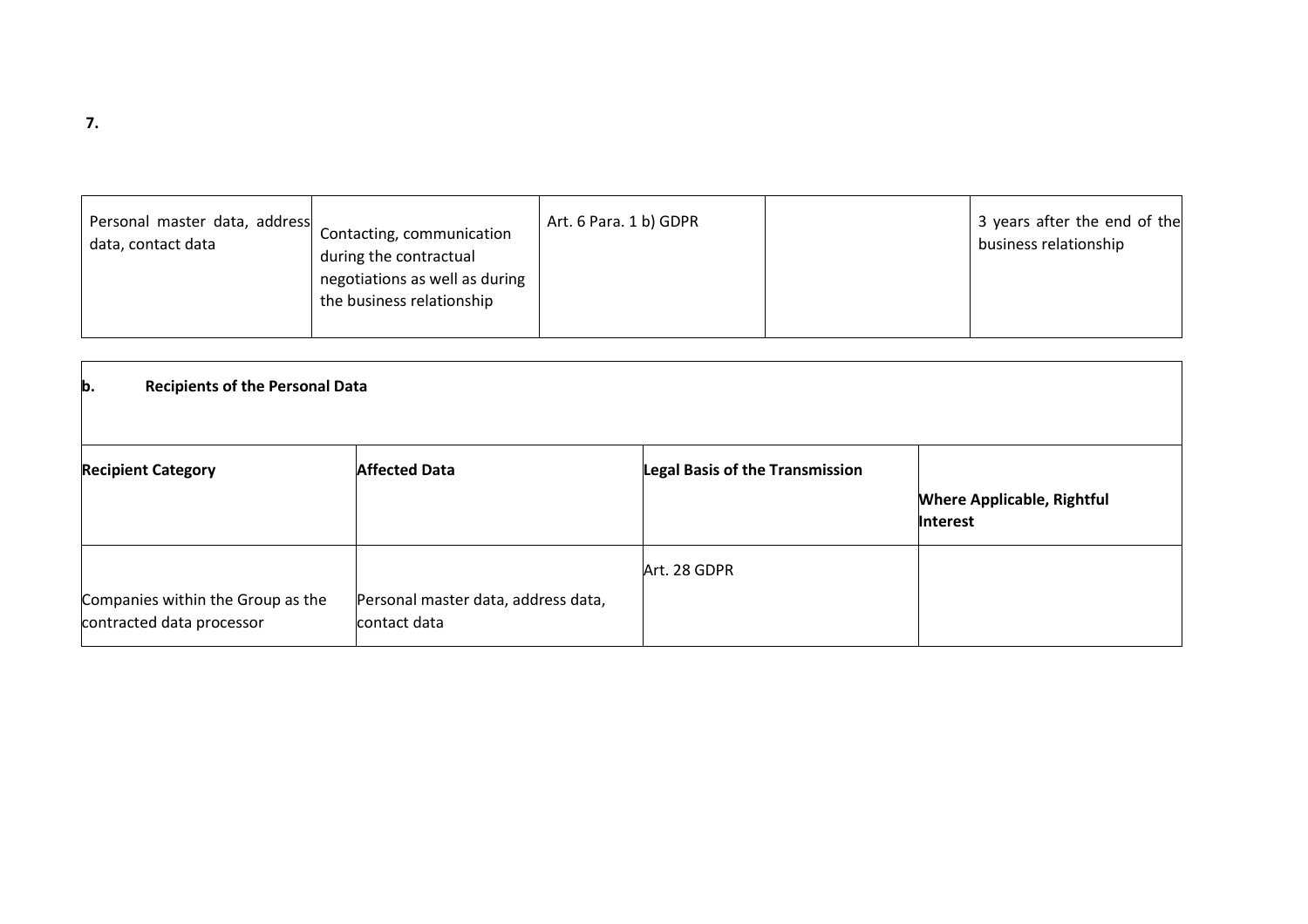### **III. Affected Parties' Rights 1. Right to Lodge an Objection**

**If we process your personal data in order to implement direct advertising, then you shall have the right at any time, with effectiveness for the future, to lodge an objection to the processing of your personal data for the purpose of such advertising;** 

Moreover, you shall have the right to at any time, owing to reasons based upon your specific situation and with effectiveness for the future, lodge an objection to the processing of your personal data which shall be undertaken in accordance with Art. 6 Para. 1 lit. e) or f) GDPR. You may exercise the right to lodge an objection upon a free‐of‐charge basis. You can reach us via the contact data specified in I.2.

#### **2. Right to Information**

You shall have the right to find out whether your personal data are being processed by us, (where applicable) which personal data these are, as well as additional information in accordance with Art. 15 GDPR.

#### **3. Right to Correction**

You shall have the right to demand that we promptly correct your incorrect personal data (Art. 16 GDPR). Subject to the consideration of the purposes of the processing, you shall have the right to demand the completion of incomplete personal data–including by means of a supplemental declaration.

### **4. Right to Deletion ("Right to be Forgotten")**

You shall have the right to demand that we promptly delete your personal data insofar as one of the reasons stated in Art. 17 Para. 1 GDPR applies and the processing is not required for one of the purposes stipulated in Art. 17 Para. 3 GDPR.

#### **5. Right to Restriction of the Processing**

You shall be entitled to demand a restriction of the processing of your personal data if one of the requirements stipulated in Art. 18 Para. 1 lit. a) – d) GDPR has been fulfilled.

#### **6. Right to Data Portability**

You shall have the right to receive your personal data, which you have provided to us, in a structured, popular and machine-readable format. Moreover, you shall have the right to transmit these data to another responsible party, without our impeding this, or to affect that we directly transmit these data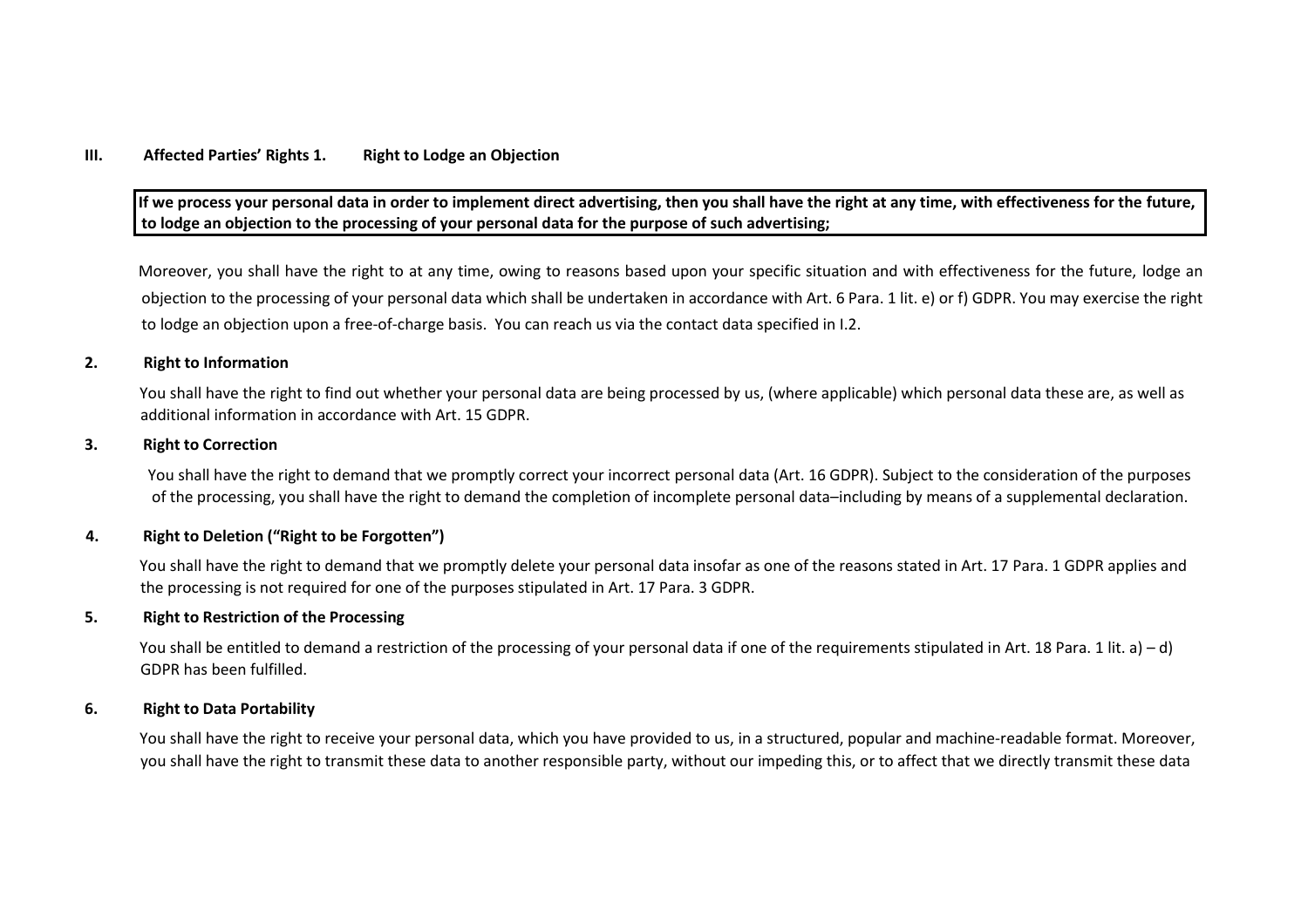insofar as this is technically possible. This shall always then be valid if the basis of the data processing is the consent or a contractual agreement and the data are processed in an automated fashion. Accordingly, this shall not be valid for data which are available only in paper form.

### **7. Right to Revoke a Consent**

**Insofar as the processing is based upon your consent, then you shall have the right to revoke the consent at any time. The legality of the processing that has been undertaken based upon the consent until revocation is made shall not be affected.** 

### **8. Right to Lodge a Complaint**

You shall have a right to lodge a complaint to a government supervisory agency.

### **IV. Glossary**

**Contracted data processor:** A natural or juridical person, government agency, institution or other office which processes personal data by mandate of the responsible party.

**Browser:** Computer programme for the displaying of websites (e.g. Chrome, Firefox, Safari)

**Cookies:** The term "cookie" originates actually from the English vocabulary and can be translated in its original meaning with "Keks" into the German language. Conversely, in conjunction with the World Wide Web, a cookie describes a small text file which is stored locally on the user's computer when the user visits a website. This file stores data regarding the user's behaviour. If the browser is used and the corresponding website is visited again, the cookie shall be used and shall provide the web server with information regarding the user's surfing behaviour via the stored data.

Thus, "cookies" in this context does not refer to "Kekse", but rather information which a website stores locally on the computer of the website visitor in a small text file. In this regard, it may refer to settings which the user has already selected on a website, but also to information which the website has amassed completely independently of the user. Later, these locally-stored text files can then also once again be read out by the same web server from which they were created. Most browsers accept cookies automatically. You can manage the cookies via the browser's functions (generally under "Options" or "Settings"). Thus, the storage of cookies can be deactivated, made contingent on your consent in the individual case or otherwise restricted. You can also delete the cookies at any time.